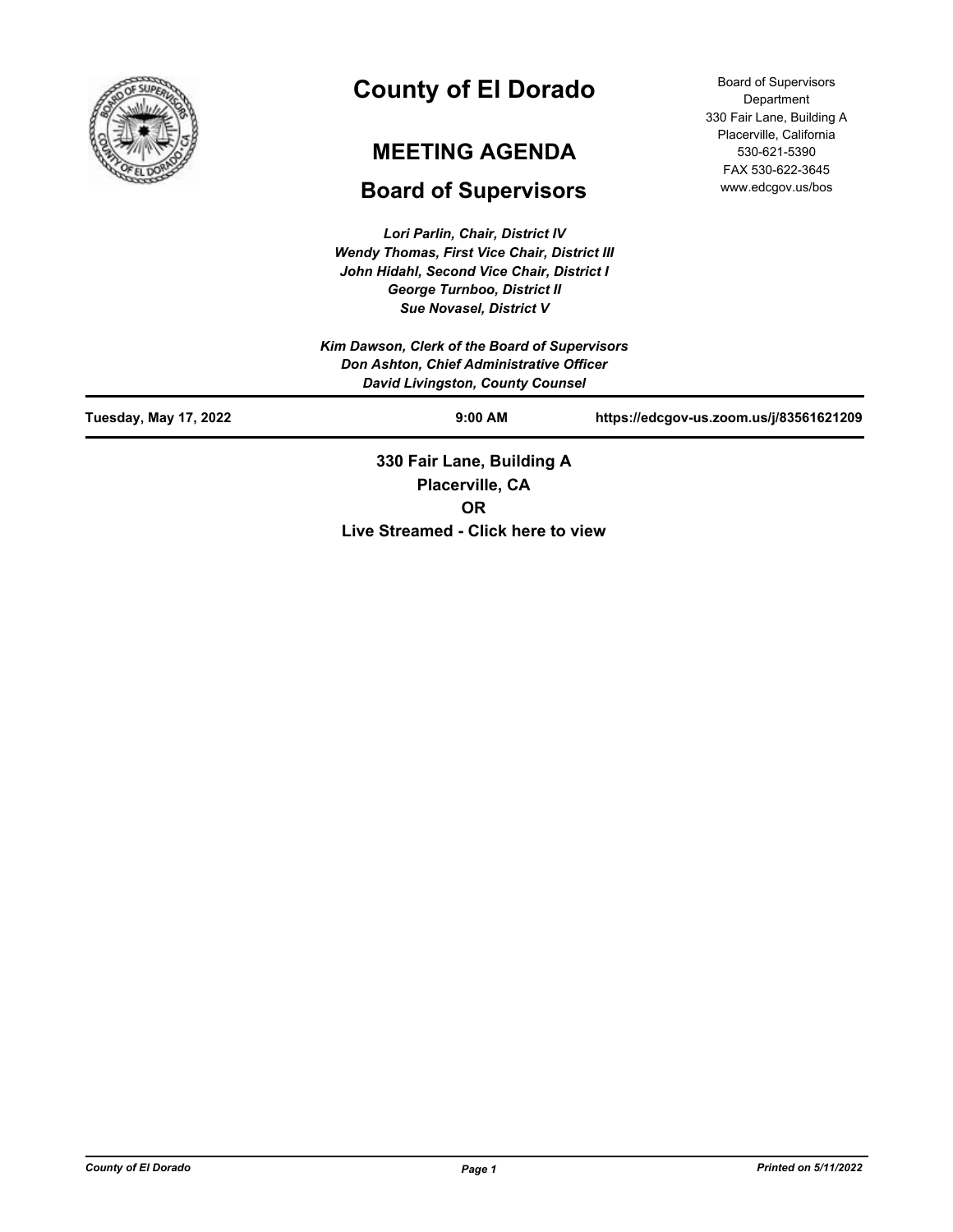**PUBLIC PARTICIPATION INSTRUCTIONS: The Board of Supervisors meeting room will be open to the public. The meeting will continue to be live-streamed via Zoom and YouTube.**

**Members of the public may address the Board in-person or via Zoom to make a public comment. The public should call into 530-621-7603 or 530-621-7610. The Meeting ID is 835 6162 1209. Please note you will be able to join the live-stream 15 minutes prior to the posted meeting start time.**

**To observe the live stream of the Board of Supervisors meeting go to https://us06web.zoom.us/j/83561621209.**

**To observe the Board of Supervisors meetings via YouTube, click https://www.youtube.com/channel/UCUMjDk3NUltZJrpw2CL7Zkg.**

**If you are joining the meeting via zoom and wish to make a comment on an item, press the "raise a hand" button. If you are joining the meeting by phone, press \*9 to indicate a desire to make a comment. Speakers will be limited to 3 minutes.**

**By participating in this meeting, you acknowledge that you are being recorded.**

**If you choose not to observe the Board of Supervisors meeting but wish to make a comment on a specific agenda item, please submit your comment in writing. You are encouraged to submit your comment in writing by 4:00 PM on the Monday before the meeting to ensure the Board of Supervisors has adequate time to review. Please submit your comment to the Clerk of the Board at edc.cob@edcgov.us. Your comment will be placed into the record and forwarded to the Board of Supervisors.**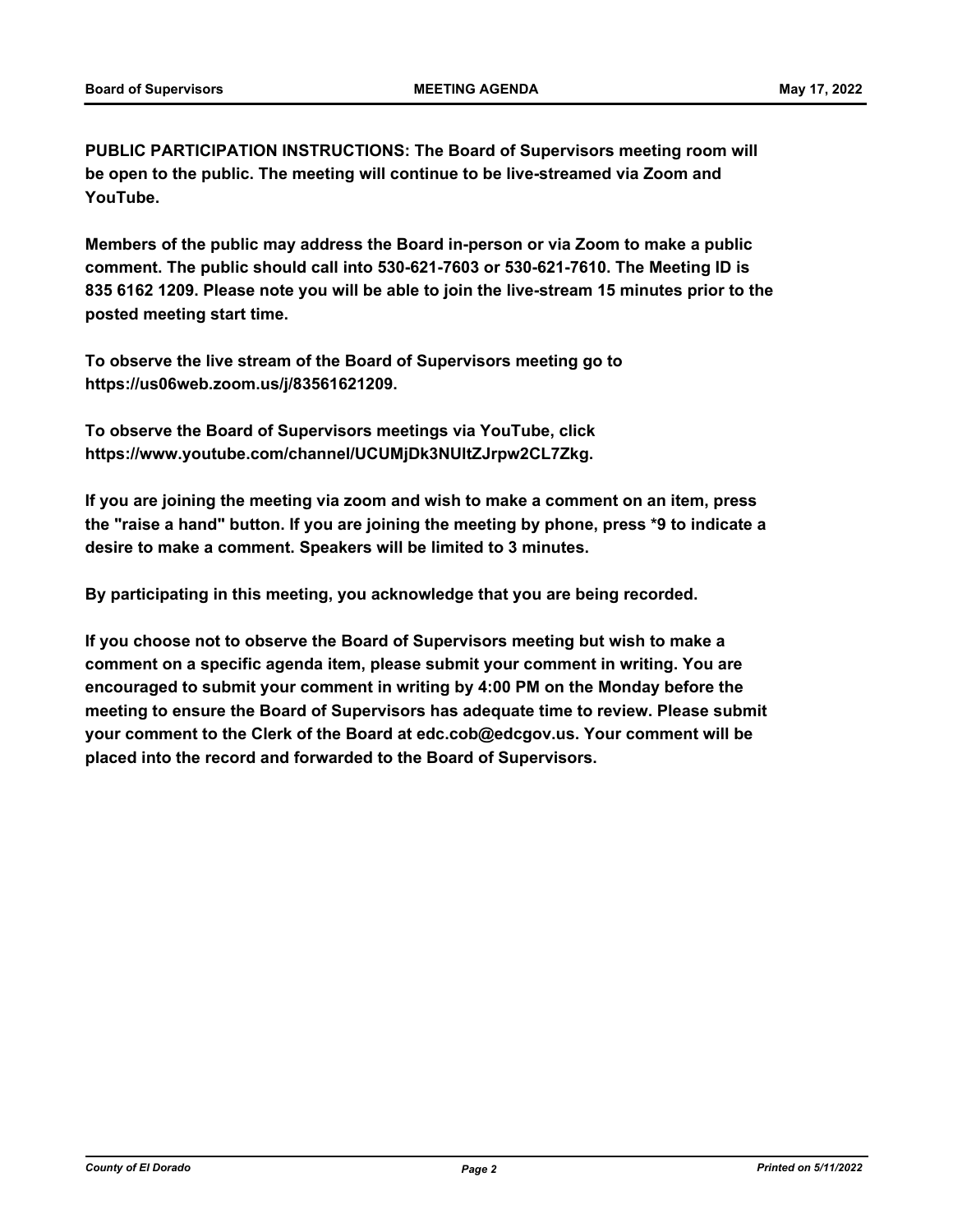## **Vision Statement Safe, healthy and vibrant communities, respecting our natural resources and historical heritage**

### **This institution is an equal opportunity provider and employer.**

Live Web Streaming and archiving of most Board of Supervisors meeting videos, all meeting agendas, supplemental materials and meeting minutes are available on the internet at: http://eldorado.legistar.com/Calendar.aspx

The County of El Dorado is committed to ensuring that persons with disabilities are provided the resources to participate in its public meetings. Please contact the office of the Clerk of the Board if you require accommodation at 530-621-5390 or via email, edc.cob@edcgov.us, preferably no less than 24 hours in advance of the meeting.

The Board of Supervisors is concerned that written information submitted to the Board the day of the Board meeting may not receive the attention it deserves. The Board Clerk cannot guarantee that any FAX, email, or mail received the day of the meeting will be delivered to the Board prior to action on the subject matter.

The Board meets simultaneously as the Board of Supervisors and the Board of Directors of the Air Quality Management District, In-Home Supportive Services, Public Housing Authority, Redevelopment Agency and other Special Districts.

For Purposes of the Brown Act § 54954.2 (a), the numbered items on this Agenda give a brief description of each item of business to be transacted or discussed. Recommendations of the staff, as shown, do not prevent the Board from taking other action.

Materials related to an item on this Agenda submitted to the Board of Supervisors after distribution of the agenda packet are available for inspection during normal business hours in the public viewing packet located in Building A, 330 Fair Lane, Placerville or in the Board Clerk's Office located at the same address. Such documents are also available on the Board of Supervisors' Meeting Agenda webpage subject to staff's ability to post the documents before the meeting.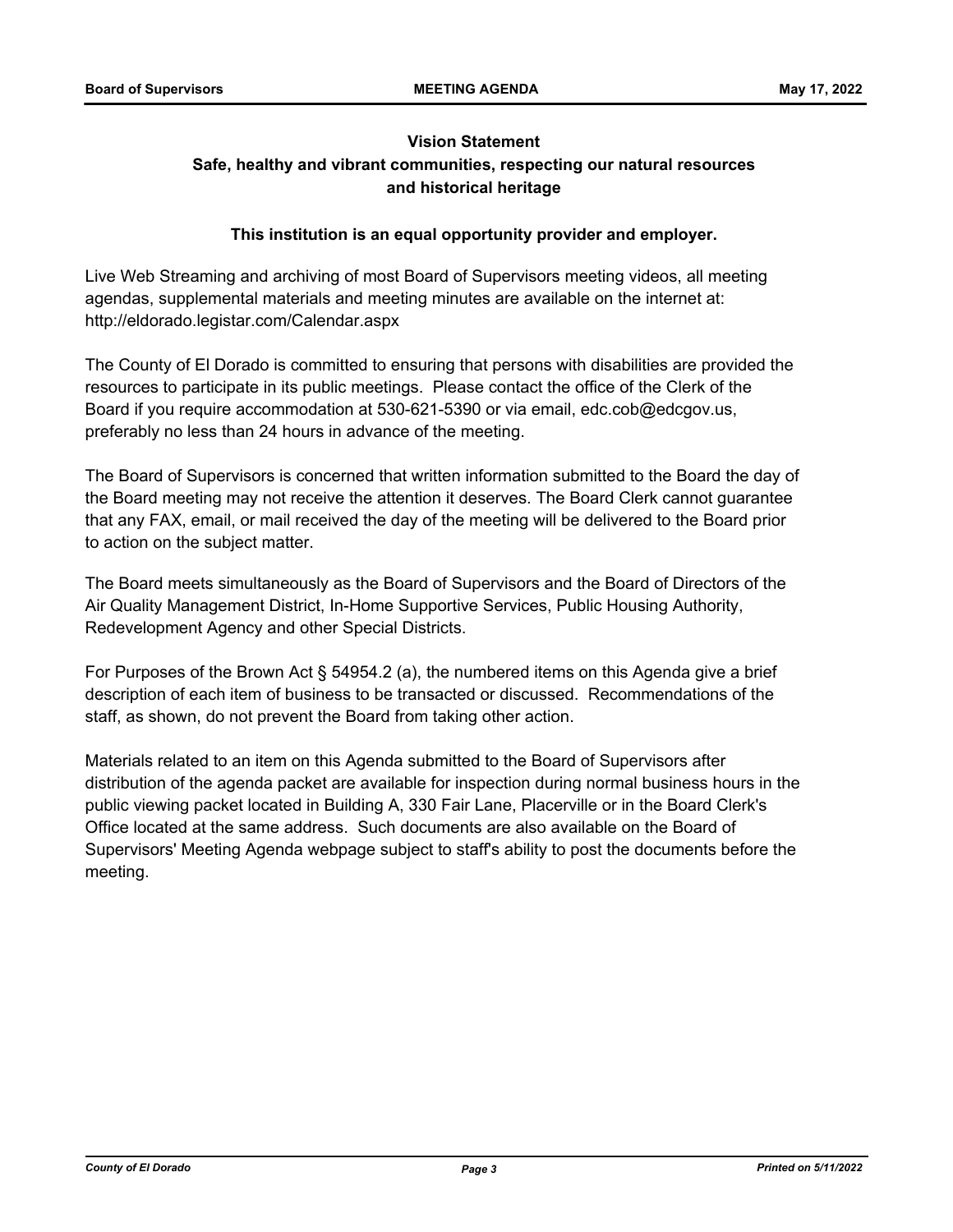#### **PROTOCOLS FOR PUBLIC COMMENT**

Public comment will be received at designated periods as called by the Board Chair.

Public comment on items scheduled for Closed Session will be received before the Board recesses to Closed Session.

Except with the consent of the Board, individuals shall be allowed to speak to an item only once.

On December 5, 2017, the Board adopted the following protocol relative to public comment periods. The Board adopted minor revisions to the protocol on August 24, 2021, incorporated herein:

The Board wants all members of the public to feel welcome to speak, especially regarding controversial items. Time for public input will be provided at every Board of Supervisors meeting. Individuals will have three minutes to address the Board. If the three minutes are exceeded the speaker's microphone will be muted. Applause or other outbursts are not allowed in the Board Chambers.

During noticed public hearings only, individuals authorized by organizations to speak to organizational positions may request additional time, up to five minutes.

Public comment on certain agenda items designated and approved by the Board may be treated differently within specific time limits per speaker or a limit on the total amount of time designated for public comment. It is the intent of the Board that quasi-jurisdictional matters have additional flexibility depending on the nature of the issue.The Board Chair may limit public comment during Open Forum.

Individual Board members may ask clarifying questions but will not engage in substantive dialogue with persons providing input to the Board.

If a person providing input to the Board creates a disruption by refusing to follow Board guidelines, the Board Chair may take the following actions:

Step 1. Request the person adhere to Board guidelines. If the person refuses, the Board Chair may turn off the speaker's microphone.

Step 2. If the disruption continues, the Board Chair may order a recess of the Board meeting. Step 3. If the disruption continues, the Board Chair may order the removal of the person from the Board meeting.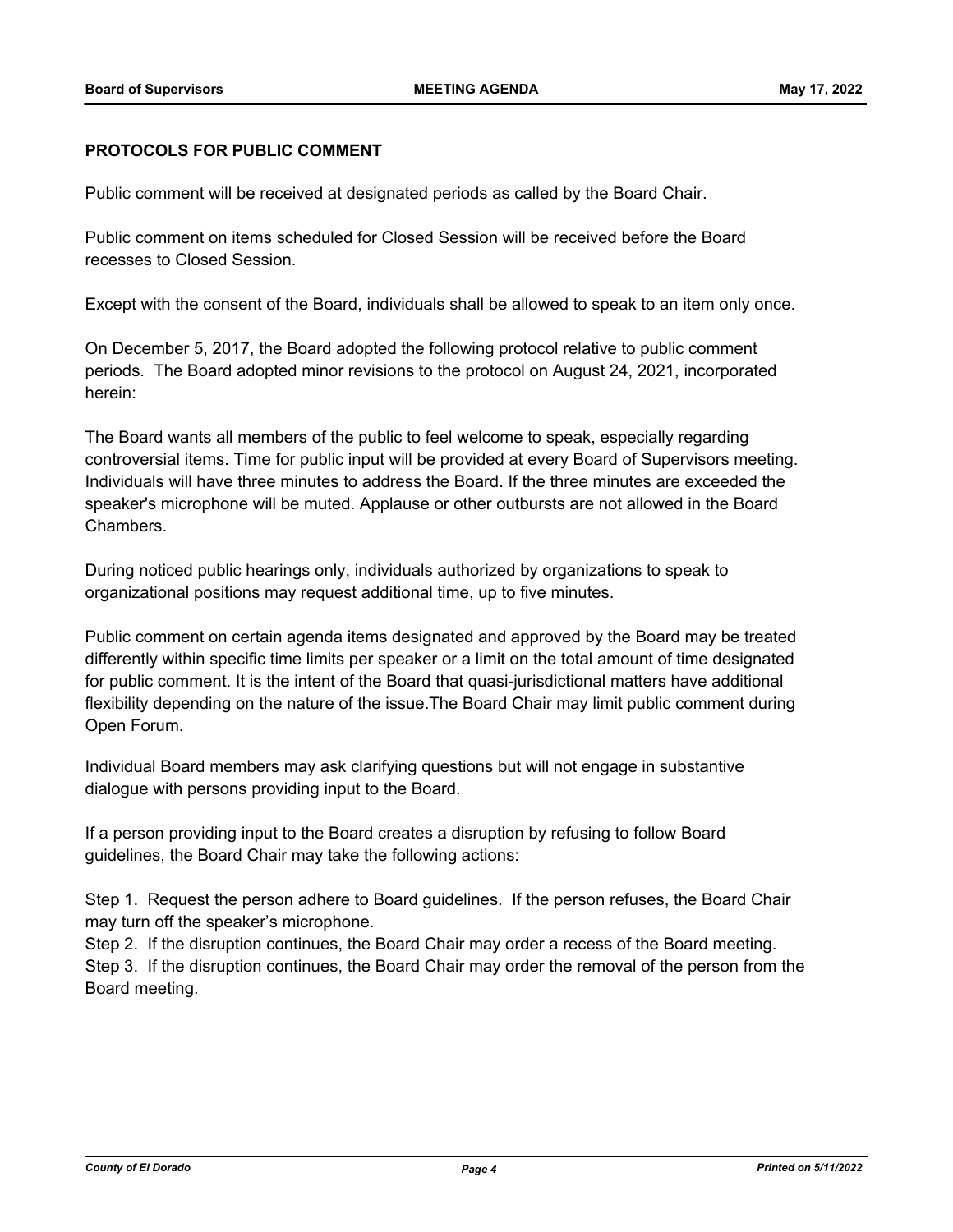#### **9:00 A.M. - CALL TO ORDER**

#### **INVOCATION AND PLEDGE OF ALLEGIANCE TO THE FLAG**

#### **ADOPTION OF THE AGENDA AND APPROVAL OF CONSENT CALENDAR**

The Board may make any necessary additions, deletions or corrections to the agenda including moving items to or from the Consent Calendar and adopt the agenda and the Consent Calendar with one single vote. A Board member may request an item be removed from the Consent Calendar for discussion and separate Board action. At the appropriate time as called by the Board Chair, members of the public may make a comment on matters on the Consent Calendar prior to Board action.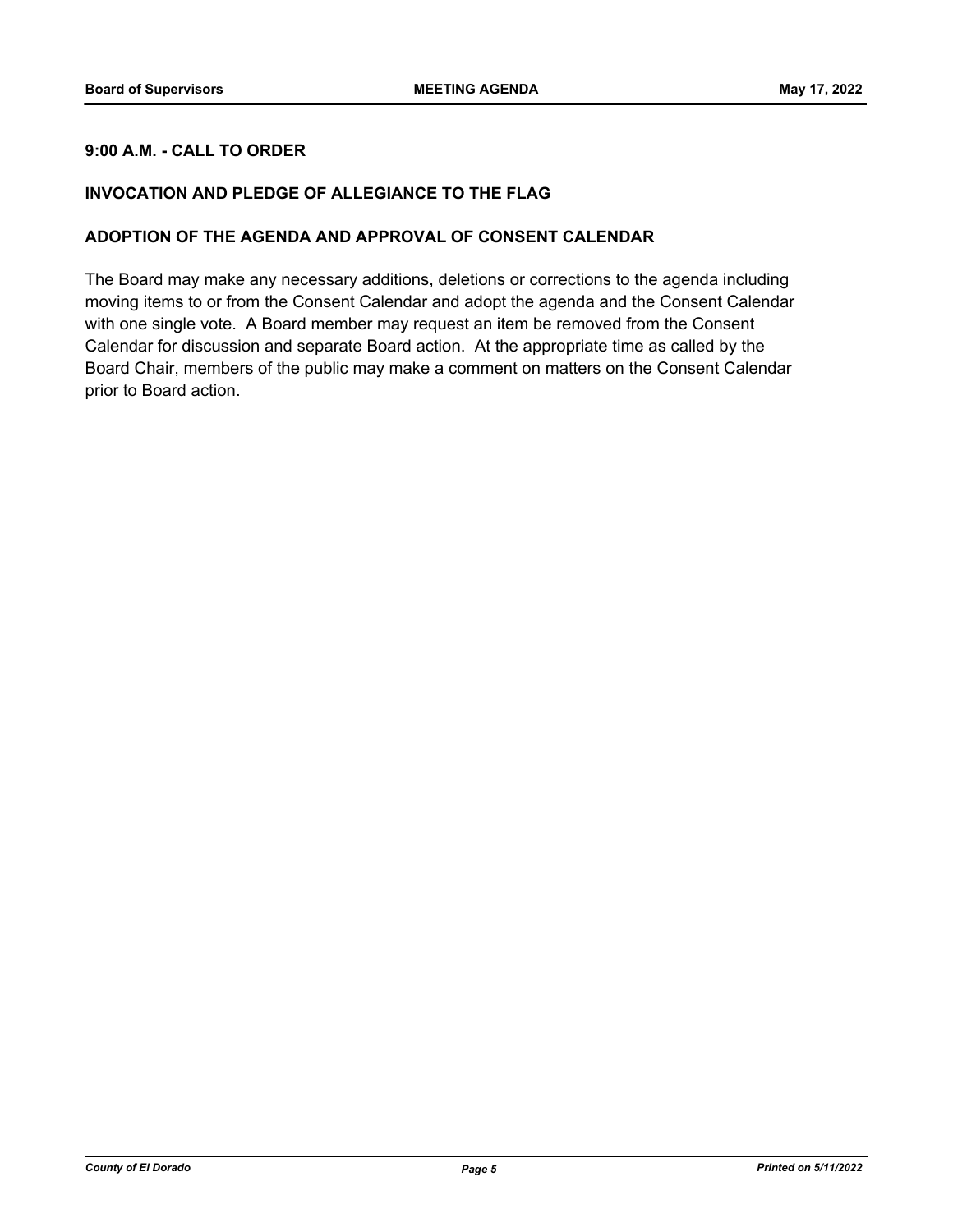#### **CONSENT CALENDAR**

**1.** [22-0906](http://eldorado.legistar.com/gateway.aspx?m=l&id=/matter.aspx?key=31809) The Clerk of the Board recommending the Board approve the minutes from the regular meeting of May 10, 2022.

#### **GENERAL GOVERNMENT - CONSENT ITEMS**

**2.** [22-0799](http://eldorado.legistar.com/gateway.aspx?m=l&id=/matter.aspx?key=31701) Auditor-Controller recommending the Board authorize the transfer of \$8,000 accumulated from Fiscal Year 2020-21 from the County's Cash Overage Fund to the General Fund.

**FUNDING:** General Fund.

**3.** [22-0779](http://eldorado.legistar.com/gateway.aspx?m=l&id=/matter.aspx?key=31680) Auditor-Controller recommending the Board approve the attached budget transfer which establishes the necessary budget appropriation to refund an additional \$41,000 in Public Safety Developer Fees. (4/5 vote required)

**FUNDING:** Public Safety Development Funds.

**4.** [21-1415](http://eldorado.legistar.com/gateway.aspx?m=l&id=/matter.aspx?key=30310) Chief Administrative Office recommending the Board of Supervisors find that a Local Health Emergency continues to exist in El Dorado County as a result of the Caldor Fire. (Cont. 4/19/2022, Item 2)

#### **FUNDING:** N/A

**5.** [22-0662](http://eldorado.legistar.com/gateway.aspx?m=l&id=/matter.aspx?key=31563) Chief Administrative Office, Facilities Division, recommending the Board: 1) Make a finding that the attached license agreement granted to Pacific Gas & Electric (PG&E) is in the public interest and will not substantially conflict or interfere with the County's use of the property (Gov. Code 25526.6); and

> 2) Approve and authorize the Chief Administrative Officer to sign the attached license agreement 6526 with PG&E for the purpose of establishing and operating customer resource centers in the event of a Public Safety Power Shutoff at the Placerville Library.

**FUNDING:** N/A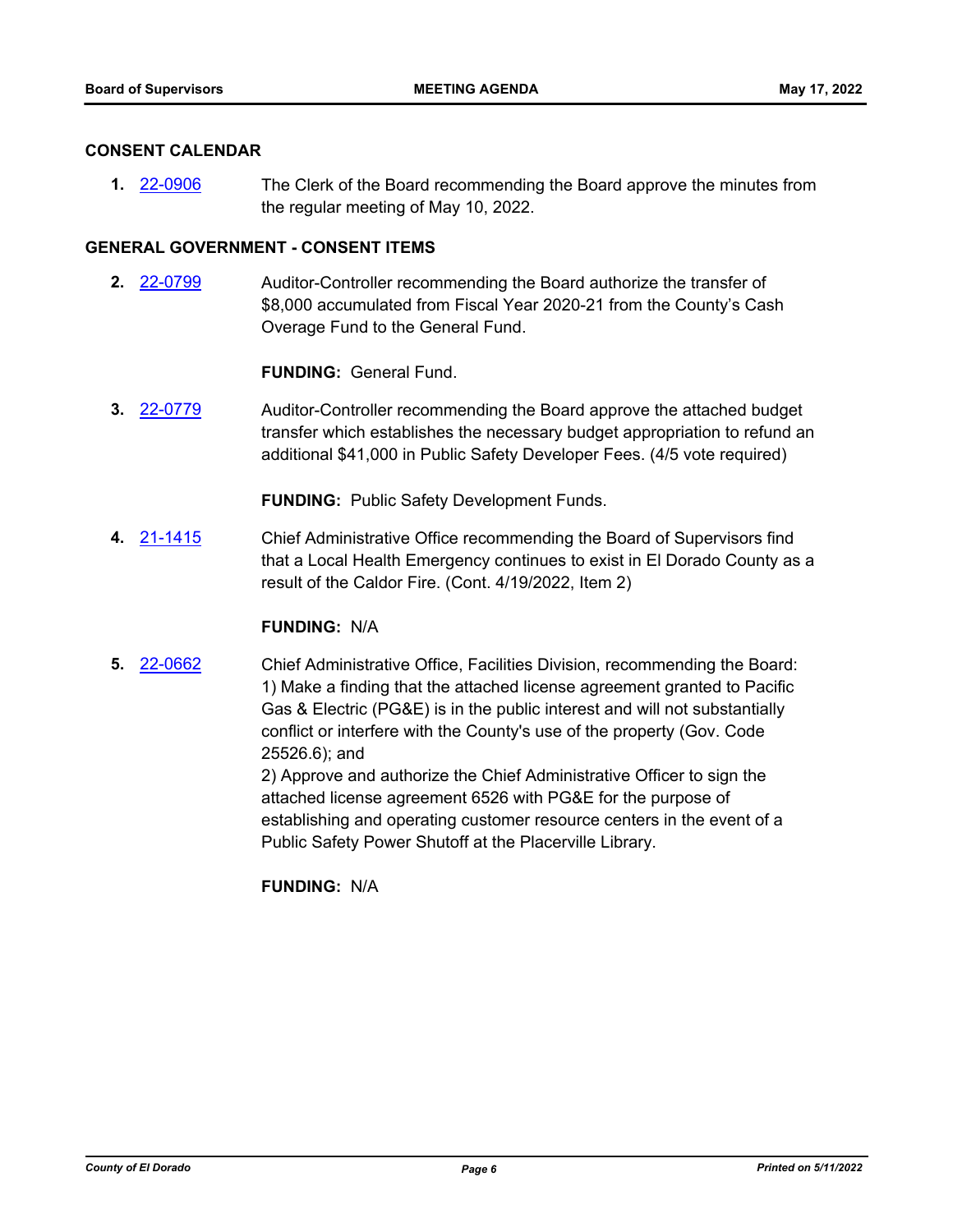**6.** [22-0755](http://eldorado.legistar.com/gateway.aspx?m=l&id=/matter.aspx?key=31656) Chief Administrative Office, Facilities Division, recommending the Board: 1) Authorize the Purchasing Agent to execute Amendment I to Agreement for Services 4970 with Robert Christenson, doing business as Christenson Consulting, to extend the term to March 31, 2024 and increase compensation by \$85,600 for an amended not-to-exceed amount of \$157,450 for project management services as related to the Department of Transportation's Shakori Garage Replacement; and 2) Make findings pursuant to Article II, Section 210b(6) of the El Dorado County Charter that the ongoing aggregate of work to be performed is not sufficient to warrant the addition of permanent staff.

**FUNDING:** General Fund Capital Reserve.

**7.** [22-0864](http://eldorado.legistar.com/gateway.aspx?m=l&id=/matter.aspx?key=31767) Chief Administrative Office, Facilities Division, recommending the Board approve and authorize the Chair to sign Resolution **073-2022** to: 1) Delete 9.85 Full-Time Equivalent (FTE) Custodian and 1.0 FTE Sr. Custodian allocated positions; and 2) Authorize the Human Resources Department to initiate and process a reduction in force.

#### **FUNDING:** General Fund.

**8.** [22-0792](http://eldorado.legistar.com/gateway.aspx?m=l&id=/matter.aspx?key=31694) Chief Administrative Office, Procurement and Contracts Division, recommending the Board approve the following:

1) Award Bid No. 21-615-048 for the purchase of Office Supplies to Walker's Office Supplies of Rocklin, CA;

2) Authorize the Purchasing Agent to issue a purchase contract in the amount of \$1,500,000 for a three (3) year term, with two (2) one (1) year options to extend;

3) Authorize the Purchasing Agent to increase the purchase contract on an "as needed" basis during the awarded period if funding is available within the requesting departments' budgets;

4) Authorize the Purchasing Agent to extend the purchase contract through the two (2) one (1) year extensions if deemed to be in the best interest of the County to do so; and

5) Reject the Bid Protest submitted by Sierra Office Systems and Products for Bid No. 21-615-048.

**FUNDING**: General Fund and Non-General Fund.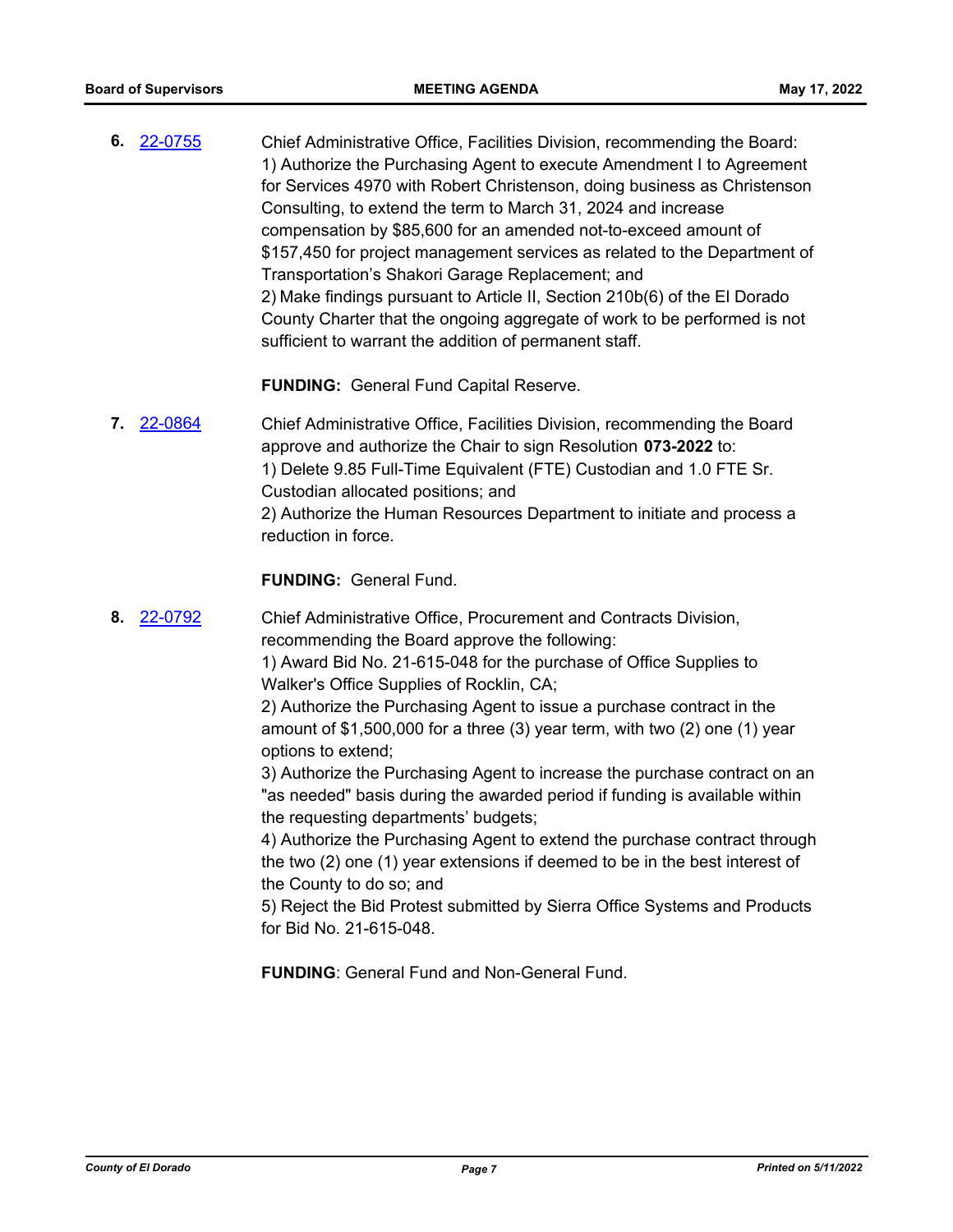**9.** [21-1728](http://eldorado.legistar.com/gateway.aspx?m=l&id=/matter.aspx?key=30623) Clerk of the Board recommending the Board of Supervisors, as a result of ongoing concerns related to COVID-19, approve findings pursuant to Government Code subsection 54953(e)(3) in order to allow for the continued use of virtual or hybrid Board of Supervisors meetings as authorized under Assembly Bill 361. (Cont. 4/19/2022, Item 8)

#### **FUNDING:** N/A

**10.** [22-0912](http://eldorado.legistar.com/gateway.aspx?m=l&id=/matter.aspx?key=31815) Supervisor Hidahl recommending the Board approve and authorize the Chair to sign letters of support for AB 2878 and SB 1109, both which help achieve the state's forest health and wildfire risk reduction goals.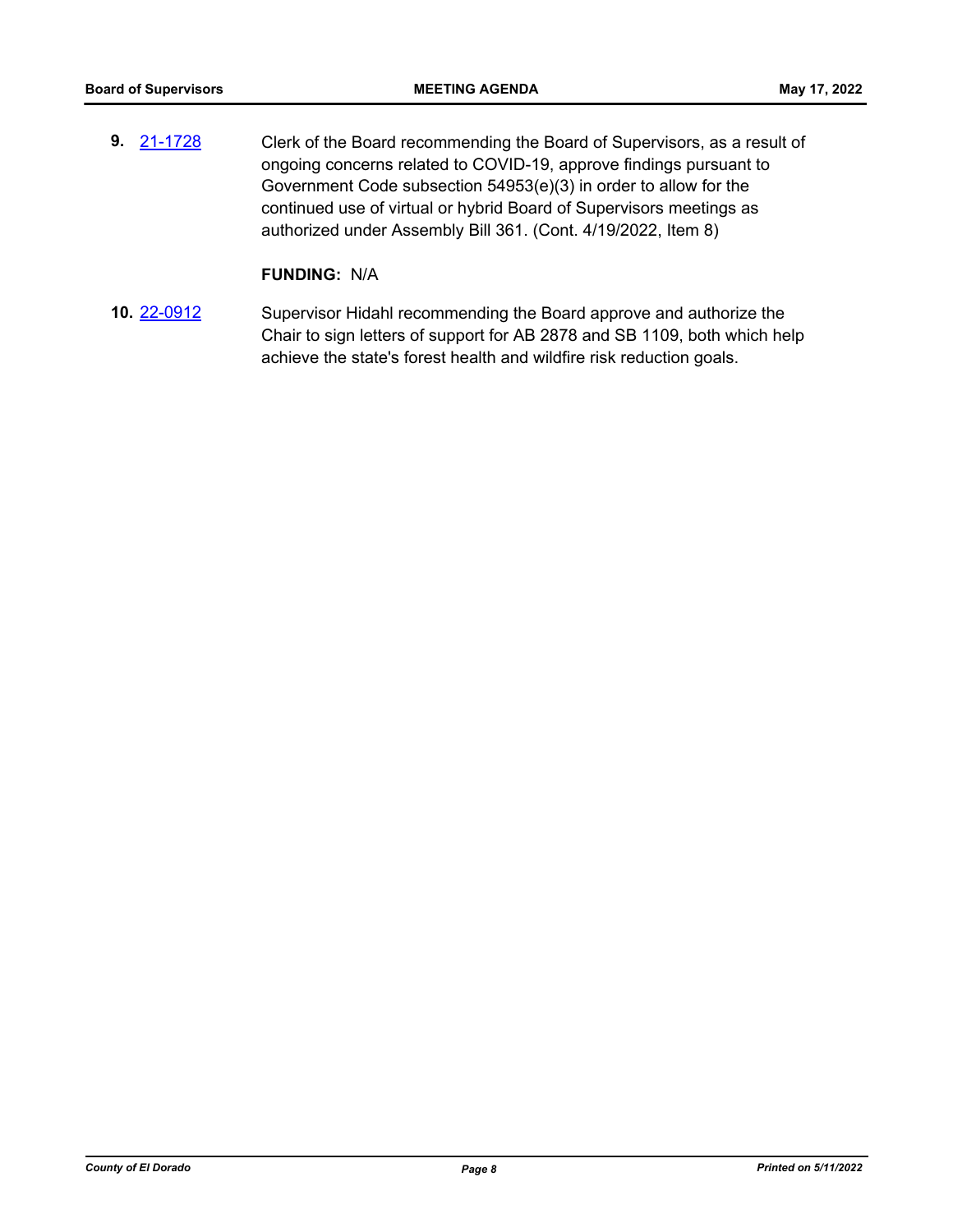#### **HEALTH AND HUMAN SERVICES - CONSENT ITEMS**

**11.** [22-0797](http://eldorado.legistar.com/gateway.aspx?m=l&id=/matter.aspx?key=31699) Health and Human Services Agency recommending the Board, acting as the Governing Board of the El Dorado County Area Agency on Aging: 1) Approve the Fiscal Year 2022-2023 Area Plan Update to the 2020-2024 El Dorado County Area Plan for Senior Services; and 2) Approve and authorize the Chair to sign the Transmittal Letter for submission of said Area Plan Update to the California Department of Aging.

> **FUNDING:** 21% Federal Funding, 31% County General Fund, and 48% Donations.

# **12.** [22-0507](http://eldorado.legistar.com/gateway.aspx?m=l&id=/matter.aspx?key=31408) Health and Human Services Agency (HHSA) recommending the Board: 1) Make findings in accordance with County Ordinance 3.13.030(C) that it is appropriate to contract with Barton Healthcare Services for the provision of support for COVID-19 reopening and recovery activities, provided under Funding Out Agreement 6466 because in accordance with 3.13.030(C), "the limited timeframes, temporary or occasional nature, or schedule for the project or scope of work, the ongoing aggregate of work to be performed is not sufficient to warrant addition of permanent staff;" 2) Approve and authorize the Chair to sign Funding Out Agreement 6466 with Barton Healthcare Services with a not-to-exceed (NTE) amount of \$250,000, and for a term effective upon execution through June 30, 2023 with the option to extend for one (1) one-year term; and 3) Authorize the HHSA Director or their designee to execute further documents relating to Agreement 6466, including amendments which do not increase the maximum dollar amount or term of the Agreement beyond the one-year extension option, contingent upon approval by County Counsel and Risk Management.

**FUNDING:** 100% California Department of Public Health (CDPH) Allocation No. COVID-19 Epidemiology and Laboratory Capacity (ELC) 68 and extensions.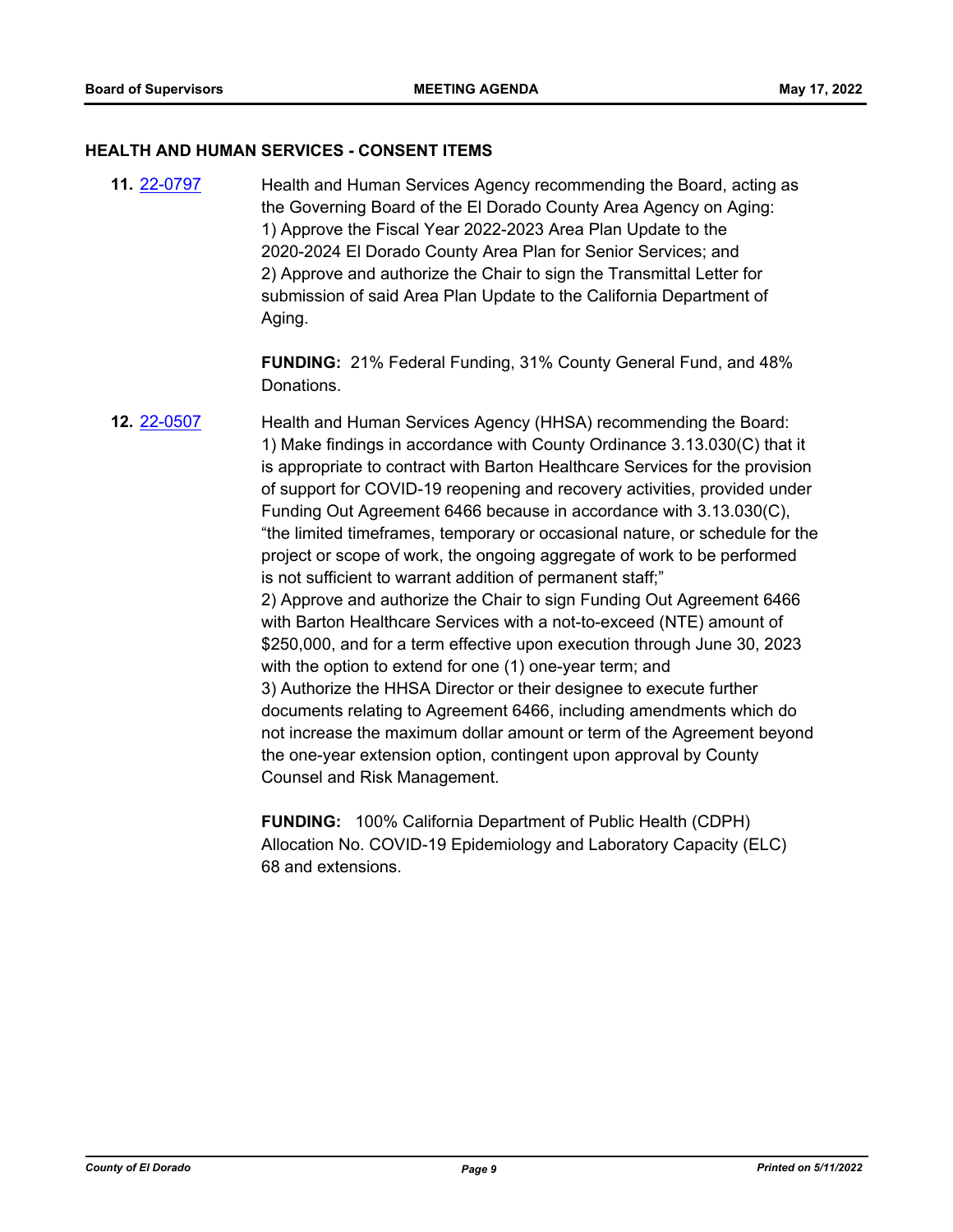**13.** [22-0875](http://eldorado.legistar.com/gateway.aspx?m=l&id=/matter.aspx?key=31778) Health and Human Services Agency (HHSA) recommending the Board: 1) Make findings in accordance with County Ordinance 3.13.030(B) that it is appropriate to contract with Nancy M. Callahan, Ph.D., doing business as I.D.E.A. Consulting for the provision of technical assistance and support in behavioral health quality assurance activities, implementation of policies and procedures, establishment of outcome measures, and implementation of recommended services, provided under Amendment I to Agreement 5484 because in accordance with Ordinance 3.13.030(B) "Specialty skills and qualifications not expressly identified in classifications are involved in the performance of the work;"

> 2) Approve and authorize the Chair to sign Amendment I to Agreement for Services 5484 with Nancy M. Callahan, Ph.D., doing business as I.D.E.A. Consulting, increase the not to exceed amount from \$150,000 to \$779,953 and extending the term through December 31, 2025 with no change to the rates; and

> 3) Authorize the HHSA Director to execute further documents relating to Agreement 5484, contingent upon approval by County Counsel and Risk Management, including amendments which do not increase the maximum dollar amount or term of the Agreement.

**FUNDING:** 29% Medi-Cal Quality Assurance, 5% Behavioral Health Realignment, 5% Mental Health Services Act (MHSA), 24% Crisis Care Mobile Unit (CCMU), 9% Behavioral Health Quality Improvement (BH-QIP), 13% Behavioral Health Continuum Infrastructure Program (BH-CIP), 15% Mental Health Services Block Grant (MHBG) American Rescue Plan Act (ARPA).

**14.** [22-0086](http://eldorado.legistar.com/gateway.aspx?m=l&id=/matter.aspx?key=30986) Health and Human Services Agency (HHSA) recommending the Board: 1) Approve and authorize the Chair to sign Amendment 6 to Agreement for Services 844 (447-S1711) with Netsmart Technologies, Inc., for the provision of the Netsmart Avatar electronic health record and billing system services, which extends the term for an additional two (2) years with a new expiration date of May 31, 2024, and increases the not-to-exceed (NTE) amount by \$727,983, for a new NTE amount of \$1,657,433; and 2) Authorize the HHSA Director or their designee to execute further documents relating to Agreement 844 (447-S1711), including amendments which do not increase the maximum dollar amount or term of the Agreement, contingent upon approval by County Counsel and Risk Management.

> **FUNDING:** Federal and State Funding: 50% Medi-Cal, 24% Mental Health Realignment, and 26% Mental Health Services Act.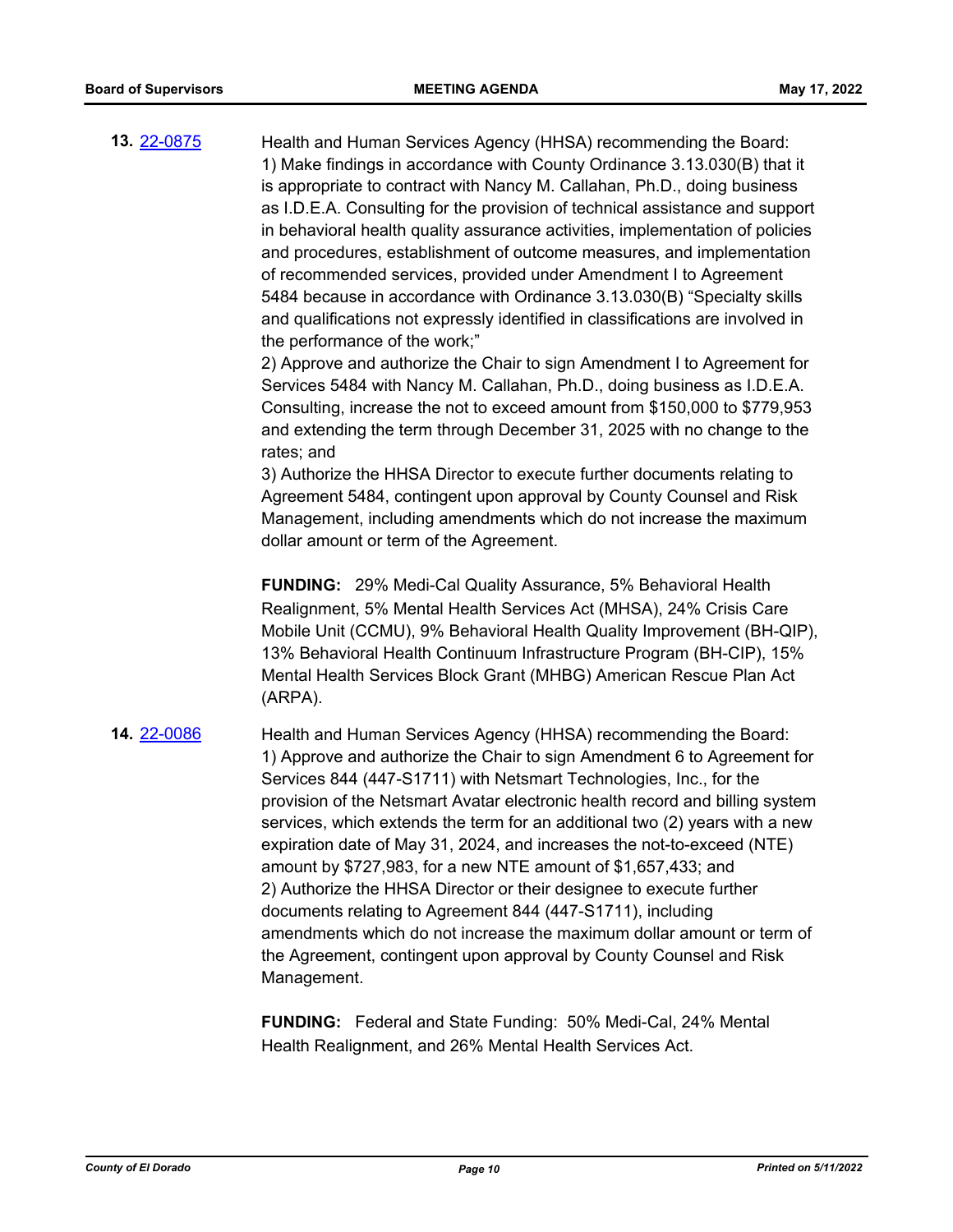**15.** [22-0777](http://eldorado.legistar.com/gateway.aspx?m=l&id=/matter.aspx?key=31678) Health and Human Services Agency (HHSA) recommending the Board: 1) Award Request for Proposal 22-915-030 to the proposal identified as appropriate by the evaluation panel, Inland Southern California 211+ (IC211), for the provision of after-hours telephone exchange services for the County of El Dorado HHSA, Adult Protective Services, Child Welfare Services, Behavioral Health, Public Health, and Public Guardian programs; 2) Make findings in accordance with El Dorado County Ordinance Code, Chapter 3.13.030 (C) that due to the limited timeframes, temporary or occasional nature, or schedule for the project or scope of work, the ongoing aggregate of work to be performed is not sufficient to warrant the addition of permanent staff; 3) Authorize HHSA to negotiate a 3-year Agreement for Services with

IC211, in an amount not to exceed \$100,000 for the term of the Agreement, for Fiscal Years 2022-23, 2023-24, and 2024-25; and

4) Authorize the Purchasing Agent to execute said Agreement, contingent upon County Counsel and Risk Management review, including minor revisions as required.

**FUNDING**: 49% Federal Medicaid, 27% Behavioral Health Realignment, and 24% State General Funds.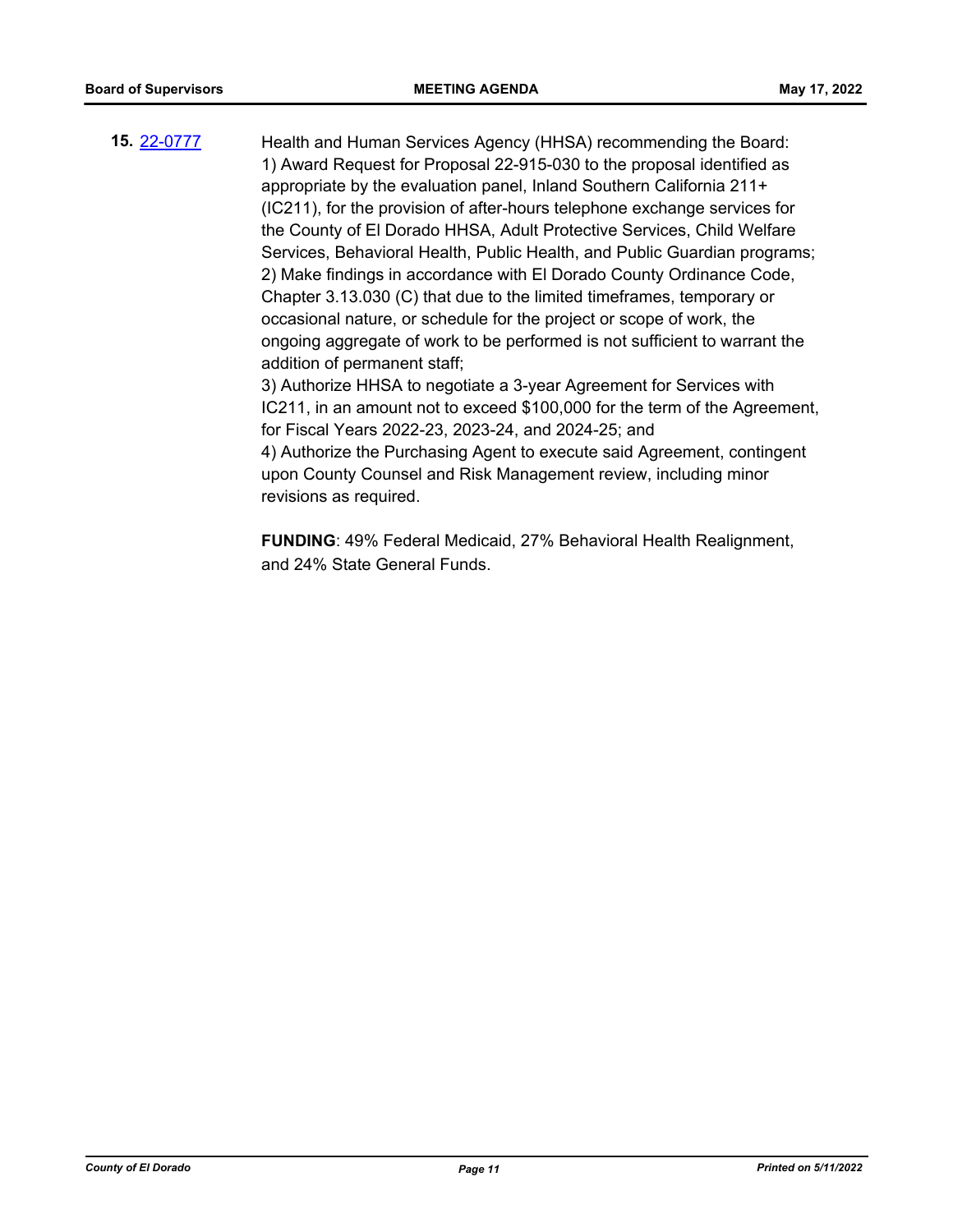#### **LAND USE AND DEVELOPMENT - CONSENT ITEMS**

**16.** [22-0046](http://eldorado.legistar.com/gateway.aspx?m=l&id=/matter.aspx?key=30946) Department of Transportation recommending the following as related to the US 50/ El Dorado Hills Boulevard Interchange Improvements - Phase 2B Project, Capital Improvement Program number 71323/36104001: 1) Approve and authorize the Chair to sign Cooperative Agreement 03-0771 between the California Department of Transportation and the County of El Dorado, defining the roles, responsibilities, and funding contributions of each agency related to the Project Approval and Environmental Document, Plans, Specifications, and Estimate, Right of Way, and Construction phases of the project; and 2) Adopt and authorize the Chair to sign Resolution **071-2022** to authorize the Chair to execute and confirm the Cooperative Agreement 03-0771.

**FUNDING:** Traffic Impact Fee - Zone C Funds (100%). (Local funds)

**17.** [22-0533](http://eldorado.legistar.com/gateway.aspx?m=l&id=/matter.aspx?key=31434) Department of Transportation recommending the following as related to the US 50/ Ponderosa Road/ South Shingle Road Interchange Improvements Project, Capital Improvement Program number 71333/36104010: 1) Approve and authorize the Chair to sign Cooperative Agreement 03-0786 between the California Department of Transportation and County of El Dorado, defining the roles, responsibilities, and funding contributions of each agency related to the Project Approval and Environmental Document, Plans, Specifications, and Estimate, and Right of Way phases of the project; and

2) Adopt and authorize the Chair to sign Resolution **070-2022** to authorize the Chair to execute and confirm the Cooperative Agreement 03-0786.

**FUNDING:** Traffic Impact Fee - Hwy 50 Funds (100%).

**18.** [22-0789](http://eldorado.legistar.com/gateway.aspx?m=l&id=/matter.aspx?key=31690) Department of Transportation recommending the Board approve and authorize the Chair to sign the Second Amendment to Agreement for Services 2801 with Genuine Parts Company doing business as Napa Auto Parts for fleet vehicle and equipment parts and inventory program services, amending the business name and other minor administrative changes determined to be necessary, with no changes to the not-to-exceed amount, rates, or term.

**FUNDING:** Road Fund (State) and Fleet Service Internal Fund (Local).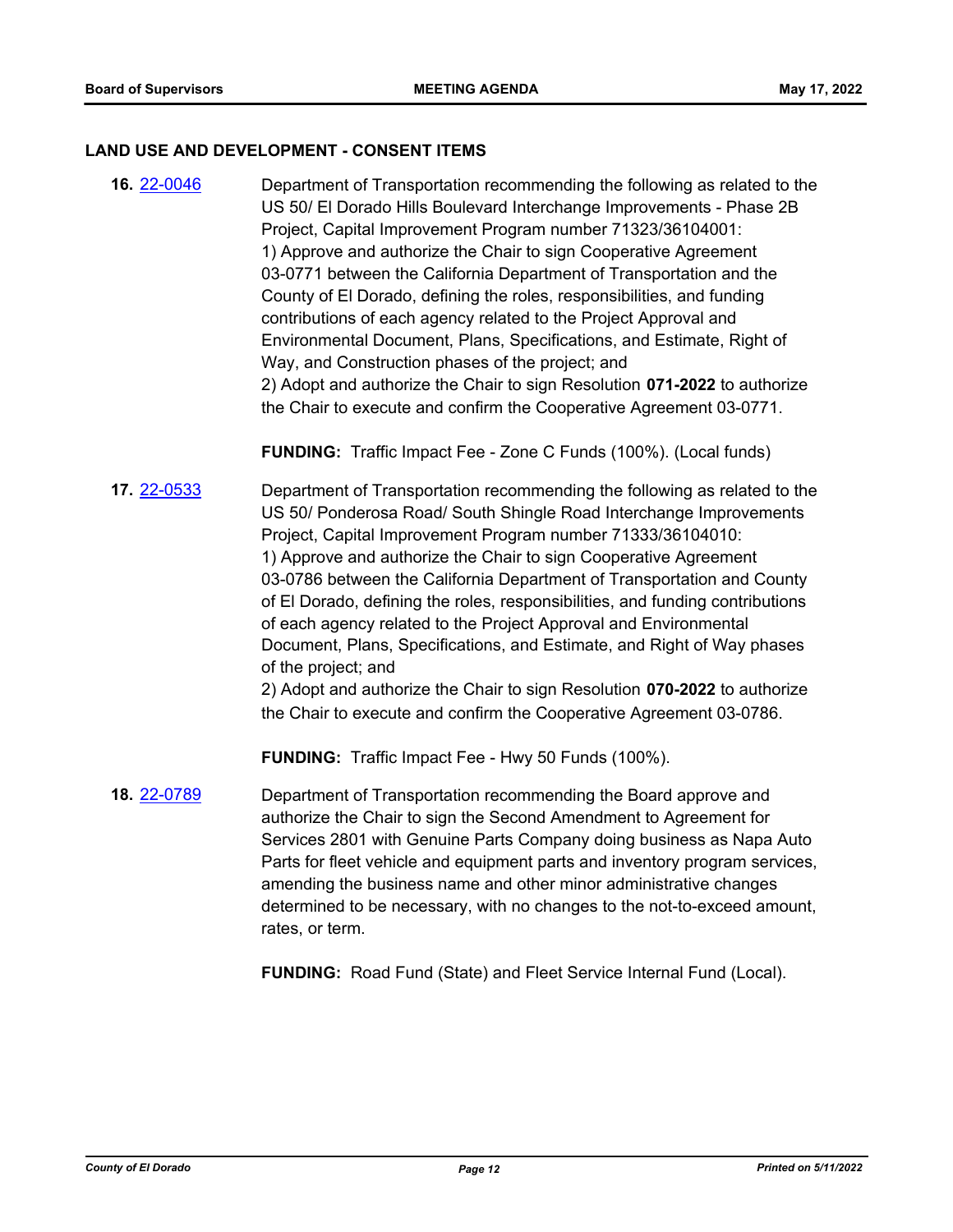**19.** [22-0548](http://eldorado.legistar.com/gateway.aspx?m=l&id=/matter.aspx?key=31449) Planning and Building Department, Economic Development Division, recommending the Board approve and authorize the Chair to sign a Memorandum of Understanding with the Chabot-Las Positas Community College District, Economic Development & Contract Education, to implement and administer the California Microbusiness COVID-19 Relief Grant Program on behalf of the County, which provides micro grants in the amount of \$2,500 to qualified microbusinesses in the County through December 31, 2022.

**FUNDING:** California Microbusiness COVID-19 Relief Grant funds.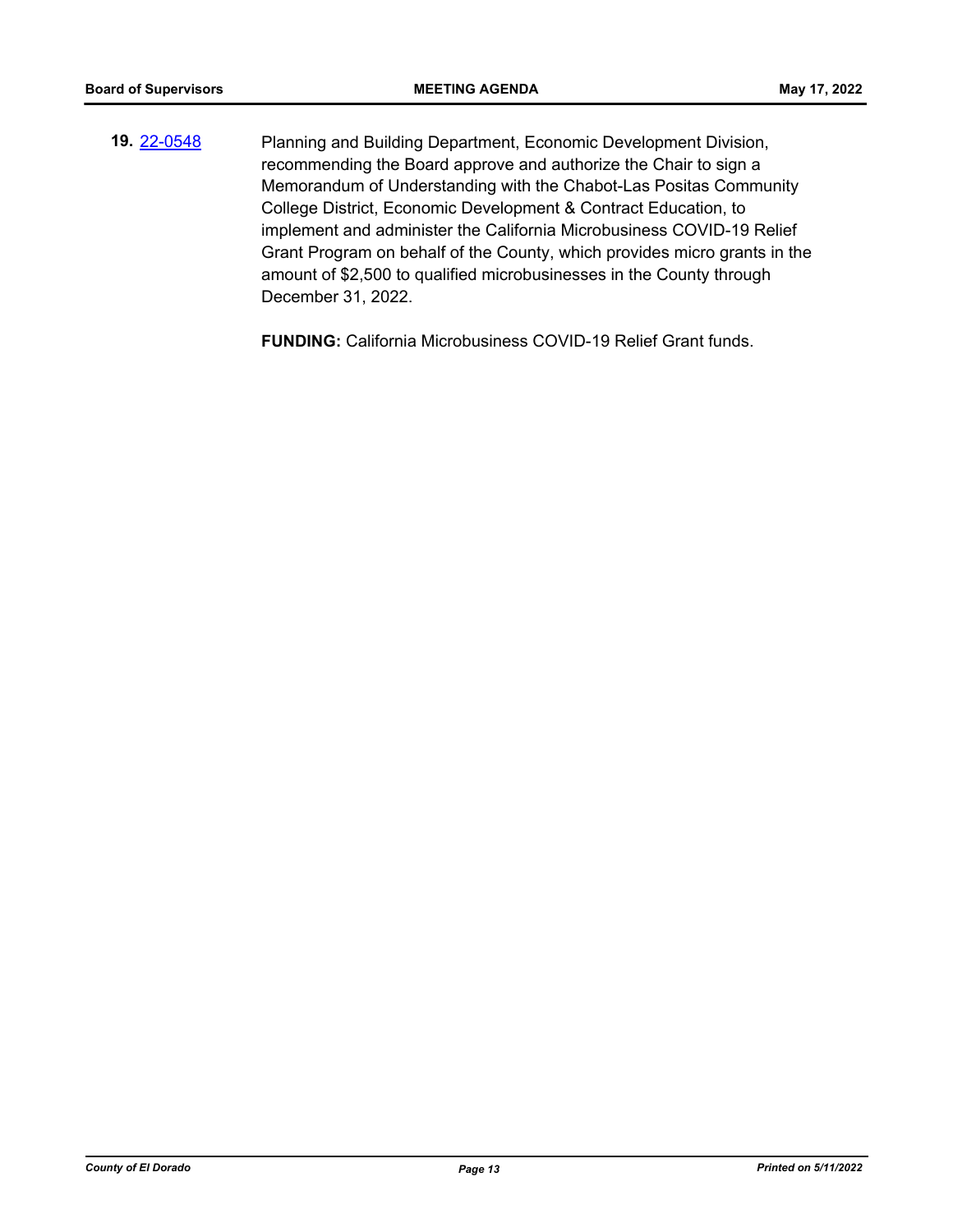#### **LAW AND JUSTICE - CONSENT ITEMS**

**20.** [22-0210](http://eldorado.legistar.com/gateway.aspx?m=l&id=/matter.aspx?key=31111) Probation Department recommending the Board: 1) Make findings that the provision of drug and alcohol testing services provided by Contractor are in the public's best interest and that there are specialty skills, qualifications, and equipment not expressly identified in County classifications involved in the performance of the work in accordance with El Dorado County Ordinance Code, Chapter 3.13.030(b), El Dorado County Charter, Section 210(b)(6), and/or Government Code Section 31000;

> 2) Approve and authorize the Chair to sign Agreement 6296 with Redwood Toxicology Laboratory, Inc. to provide drug and alcohol testing on an "as requested" basis for Probation Department clients with a maximum contractual obligation of \$140,000 for a three-year period effective upon full execution; and

> 3) Authorize the Purchasing Agent, or designee, to execute further documents relating to Agreement for Services 6296, including amendments which do not increase the maximum dollar amount or term of the Agreement, and contingent upon approval by County Counsel and Risk Management.

**FUNDING:** General Fund, Substance Abuse Focus Grant, and Juvenile Justice Crime Prevention Act revenues.

**21.** [22-0575](http://eldorado.legistar.com/gateway.aspx?m=l&id=/matter.aspx?key=31476) Probation Department recommending the Board:

1) Make findings in accordance with El Dorado County Ordinance Code, Chapter 3.13.030 (B) that specialty skills and qualifications not expressly identified in County classifications are involved in the performance of the work;

2) Approve and authorize the Chair to sign Agreement for Services 6492 with Northern California Construction Training to provide a pre-apprenticeship program to increase the skillsets of the clients of the El Dorado County Probation Department. This agreement is for the term of July 1, 2022, through June 30, 2023, for a Not to Exceed Amount of \$258,546.40; and

3) Authorize the Purchasing Agent, or designee, to execute further documents relating to Agreement for Services 6492, including amendments which do not increase the maximum dollar amount or term of the Agreement, and contingent upon approval by County Counsel and Risk Management.

**FUNDING:** Public Safety Realignment (AB109).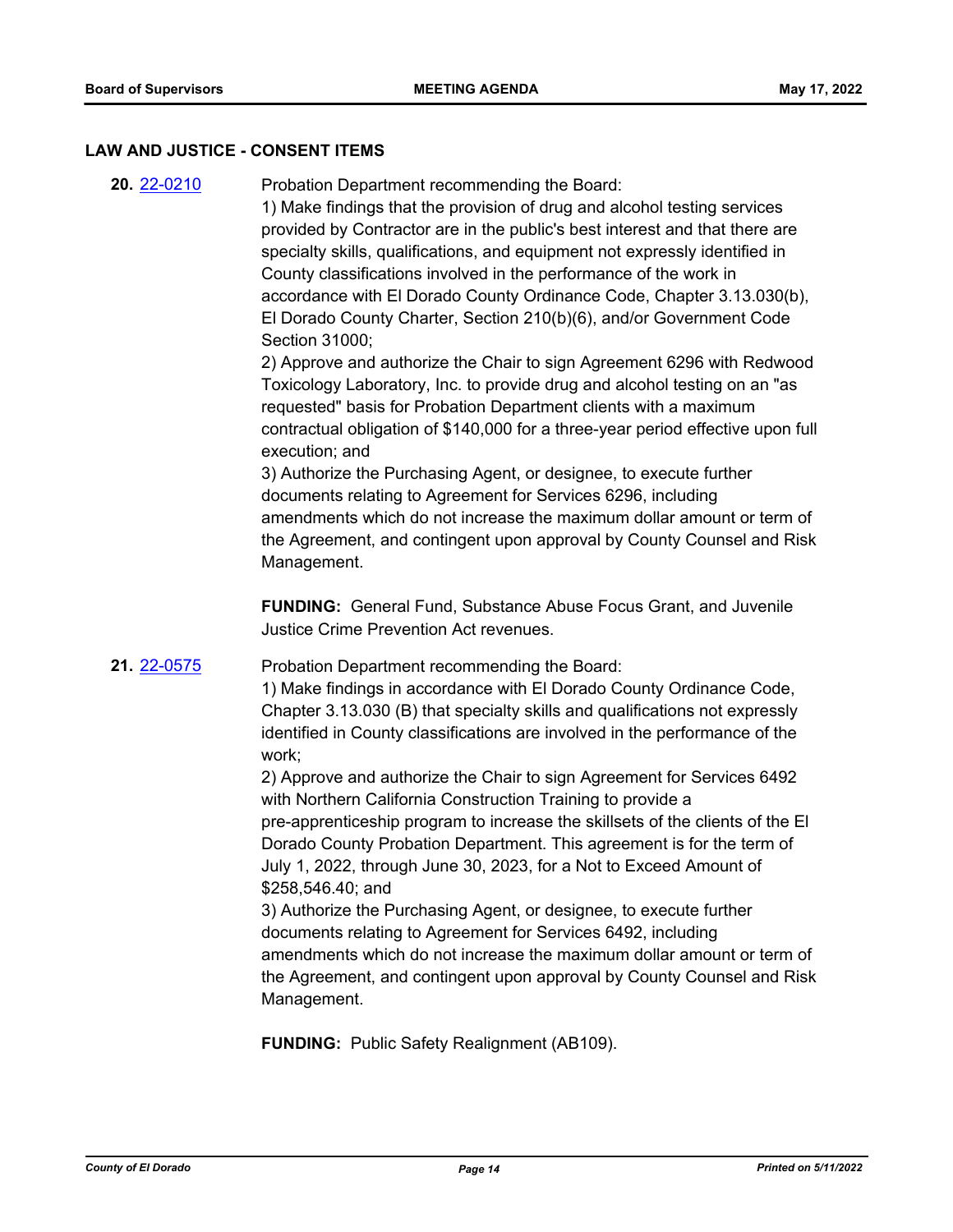| <b>22. 22-0653</b> | Probation Department, Sheriff's Office, and Public Defender,<br>recommending the Board:<br>1) Accept the recommended distribution of funds in the amount of<br>\$290,686.72 for Fiscal Year 2021-22 to El Dorado County pursuant to<br>California AB 143 to backfill counties as a result of revenues lost from the<br>repeal of various criminal administrative fees outlined in California AB<br>1869;<br>2) Provide direction to the Chief Administrative Office to include Fiscal<br>Year 2022-23 backfill allocations in the Adopted Budget; and<br>3) Ratify submittal of the Report of Revenue Impact to State of California<br>(Fiscal Revenue Loss Report for Fees Eliminated by AB 1869).<br><b>FUNDING:</b> California AB 143. (100%) |
|--------------------|--------------------------------------------------------------------------------------------------------------------------------------------------------------------------------------------------------------------------------------------------------------------------------------------------------------------------------------------------------------------------------------------------------------------------------------------------------------------------------------------------------------------------------------------------------------------------------------------------------------------------------------------------------------------------------------------------------------------------------------------------|
| 23. 22-0773        | Sheriff's Office, Probation Department, and the District Attorney's Office,<br>recommending the Board:<br>1) Make findings in accordance with County Ordinance 3.13.030 that it is<br>appropriate to contract with Cordico Psychological Corporation because<br>(B) "Specialty skills and qualifications not expressly identified in<br>classifications are involved in the performance of the work;" and<br>2) Approve and authorize the Chair to sign Agreement 6552 with Cordico<br>Psychological Corporation in the amount of \$94,000 for the term May 10,<br>2022, to May 9, 2025, for psychological fitness exams for employment.<br><b>FUNDING: General Fund.</b>                                                                        |

**24.** [22-0760](http://eldorado.legistar.com/gateway.aspx?m=l&id=/matter.aspx?key=31661) Sheriff's Office and Probation Department recommending the Board: 1) Make findings in accordance with County Ordinance 3.13.030 that it is appropriate to contract with Michael W. Frasier of Frasier Group Investigations because (B) "Specialty skills and qualifications not expressly identified in County classifications are involved in the performance of the work"; and 2) Approve and authorize the Chair to sign Agreement # 6549 with Michael

W. Frasier of Frasier Group Investigations in a not-to-exceed amount of \$140,000 for a term beginning on May 23, 2022, through May 22, 2025 for as-needed pre-employment background investigative services..

**FUNDING:** General Fund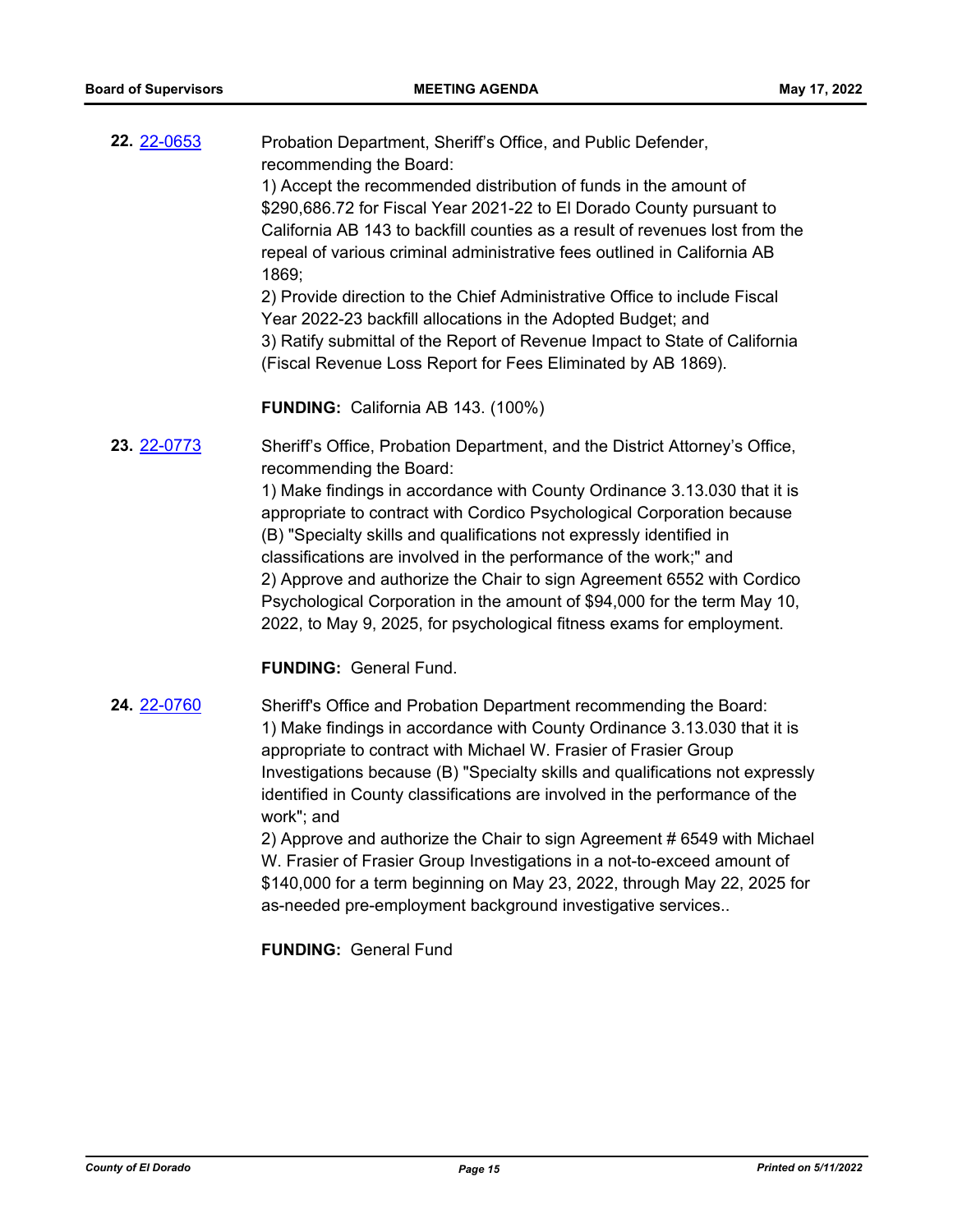**25.** [21-1396](http://eldorado.legistar.com/gateway.aspx?m=l&id=/matter.aspx?key=30291) El Dorado County Sheriff's Office of Emergency Services recommending the Board find that a state of emergency continues to exist in El Dorado County as a result of the extreme wildland fire known as the Caldor Fire. (Cont. 4/19/2022, Item 38)

**FUNDING:** N/A

#### **END CONSENT CALENDAR**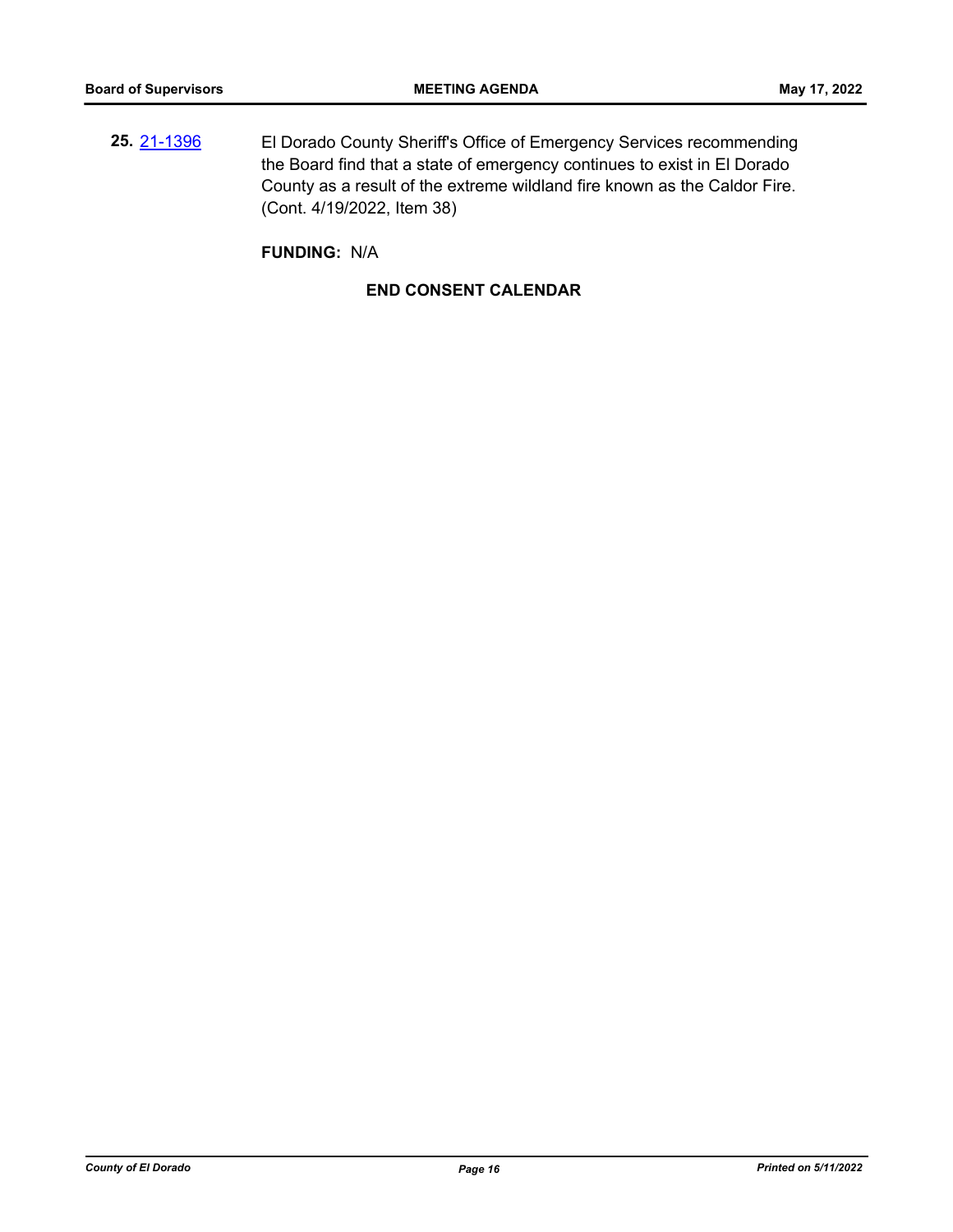#### **DEPARTMENT MATTERS (Items in this category may be called at any time)**

**26.** [22-0758](http://eldorado.legistar.com/gateway.aspx?m=l&id=/matter.aspx?key=31659) Sheriff's Office recommending the Board: 1) Approve the **Introduction** (First Reading) of Ordinance **5160** establishing a Military Equipment Use Policy; and 2) Waive the full reading of the Ordinance, read by title only and continue this matter to May 24, 2022 for Final Passage (Second Reading).

#### **FUNDING:** N/A

#### **9:30 A.M. - TIME ALLOCATION (Items will not be heard prior to time stated)**

**27.** [22-0364](http://eldorado.legistar.com/gateway.aspx?m=l&id=/matter.aspx?key=31265) Department of Transportation recommending the Board take the following actions pertaining to the Mosquito Road Bridge at South Fork American River - Bridge Replacement Project, Capital Improvement Program project number 77126/36105028, Contract 5084, with an estimated total construction phase cost of \$93,001,334:

> 1) Award the Construction Contract to Shimmick Construction Company, Inc., who was the lowest responsive, responsible bidder who has agreed to extend the bid award time period;

> 2) Approve and authorize the Chair to sign the Construction Contract, subject to review and approval by County Counsel and Risk Management; 3) Authorize the Director of Transportation to sign an Escrow Agreement, if requested by the Contractor and in accordance with Public Contract Code Section 22300, for the purpose of holding Contract retention funds; and 4) Authorize the Director of Transportation to sign the Dispute Resolution Board Agreement with the Contractor, the County, and the Dispute Resolution Board Members for the purpose of assisting in the resolution of disputes and/or potential claims upon final Board award approval.

**FUNDING:** Highway Bridge Program Funds (99.9%) and Sacramento Municipal Utility District Funds (0.1%). (Federal and Local Funds)

#### **10:00 A.M. - TIME ALLOCATION (Items will not be heard prior to time stated)**

**28.** [22-0276](http://eldorado.legistar.com/gateway.aspx?m=l&id=/matter.aspx?key=31177) **HEARING** - Department of Transportation recommending the Board adopt and authorize the Chair to sign Resolution **072-2022** for the 2022 Traffic Impact Fee Schedule Annual Update*.*

**FUNDING:** Traffic Impact Fee Program.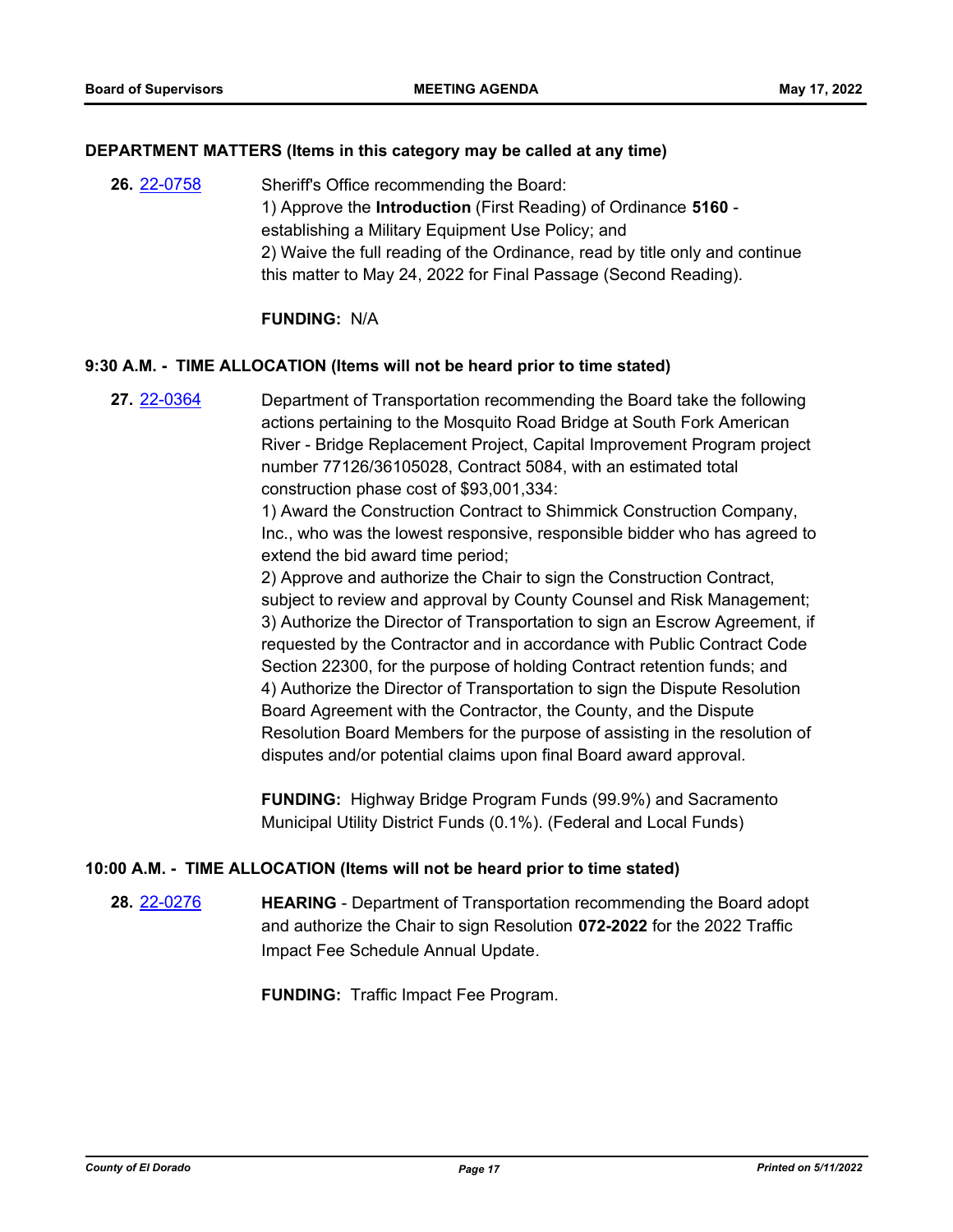#### **11:00 A.M. - TIME ALLOCATION (Items will not be heard prior to time stated)**

**29.** [22-0323](http://eldorado.legistar.com/gateway.aspx?m=l&id=/matter.aspx?key=31224) Chief Administrative Office, Emergency Medical Services and Emergency Preparedness & Response Division, recommending the Board consider the following: 1) Adopt and authorize the Chair to sign a Proclamation recognizing May 15, 2022 through May 21, 2022 as "Emergency Medical Services Week" in the County of El Dorado; and 2) Receive a presentation by the El Dorado County Emergency Services Authority and the California Tahoe Emergency Services Operations Authority recognizing the contribution and dedication of certain emergency medical services nominees for outstanding contributions and dedication to their respective organizations.

#### **FUNDING:** N/A

#### **11:30 A.M. - TIME ALLOCATION (Items will not be heard prior to time stated)**

**30.** [22-0305](http://eldorado.legistar.com/gateway.aspx?m=l&id=/matter.aspx?key=31206) Health and Human Services Agency, on behalf of the El Dorado County Commission on Aging, recommending the Board: 1) Adopt and authorize the Chair to sign a Proclamation recognizing May 2022 as "Older Americans Month" in El Dorado County; 2) Present a certificate to each Senior of the Year nominee, mentioning, as noted on the certificate, their primary contribution to the community; and 3) Announce the 2022 County of El Dorado Senior of the Year, and present the award to the nominee selected by the Commission on Aging to receive this honor.

#### **FUNDING:** N/A

#### **1:00 P.M. - TIME ALLOCATION (Items will not be heard prior to the time stated)**

#### **OPEN FORUM**

Open Forum is an opportunity for members of the public to address the Board of Supervisors on subject matter that is not on their meeting agenda and within their jurisdiction. Public comments during Open Forum are limited to three minutes per person. The Board Chair may limit public comment during Open Forum.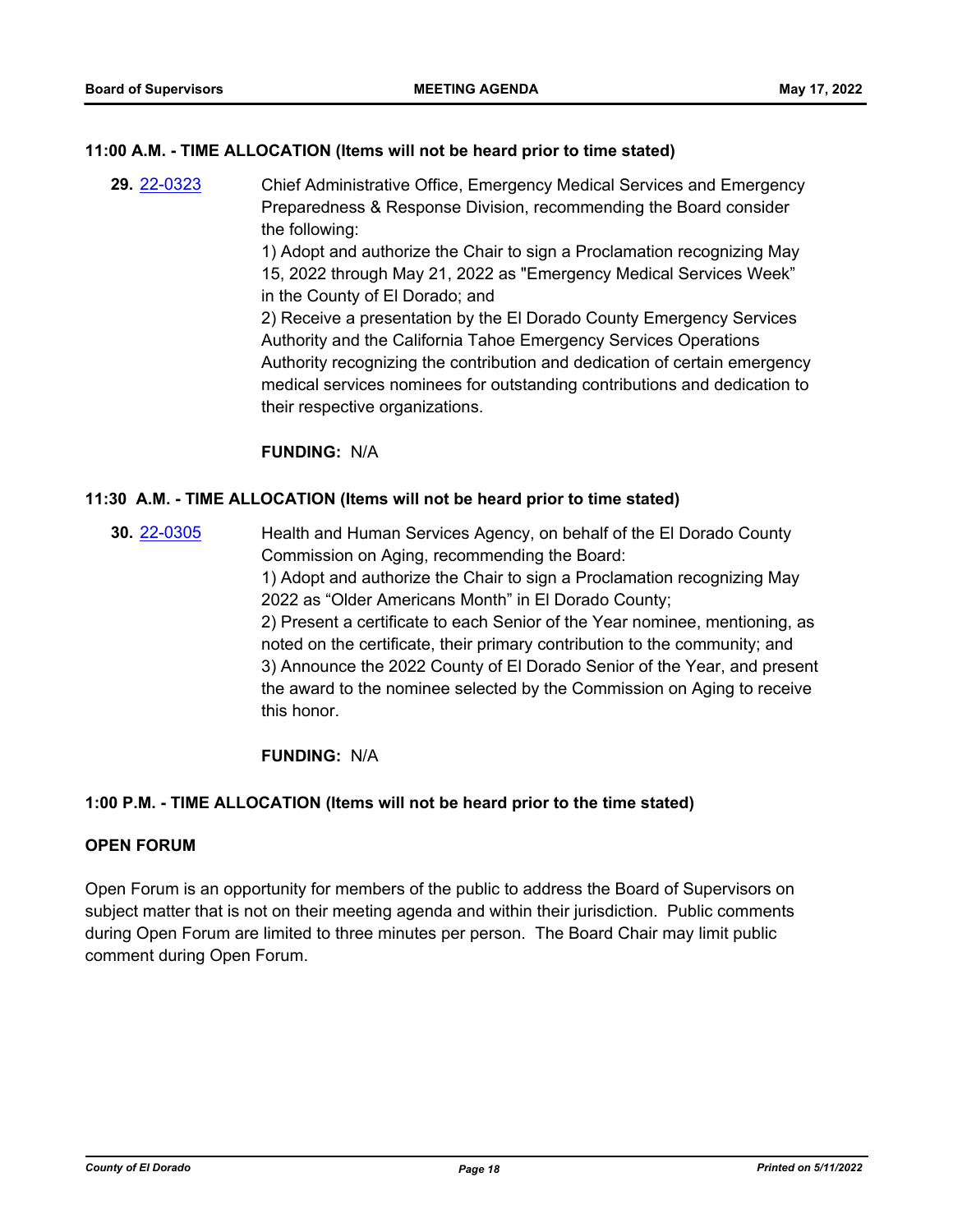#### **2:00 P.M. - TIME ALLOCATION (Items will not be heard prior to time stated)**

**31.** [22-0243](http://eldorado.legistar.com/gateway.aspx?m=l&id=/matter.aspx?key=31144) Department of Transportation recommending the Board take the following actions related to the Mount Murphy Road at South Fork American River - Bridge Replacement Project, Capital Improvement Program project number 77129/36105029:

> 1) Certify the Final Environmental Impact Report pursuant to the California Environmental Quality Act, consisting of the Draft Environmental Impact Report dated January 2022 and the Final Environmental Impact Report dated May 2022;

> 2) Adopt the Findings of Fact and Statement of Overriding Considerations that includes the Mitigation Monitoring and Reporting Plan;

3) Approve the Project as described in the Final Environmental Impact Report; and

4) Authorize Department of Transportation staff to proceed with filing the Notice of Determination, final design, rights-of-way acquisition, permitting, and other activities for Project construction.

**FUNDING:** Highway Bridge Program (100%). (Federal Funds)

#### **3:00 P.M. - TIME ALLOCATION (Items will not be heard prior to time stated)**

**32.** [22-0817](http://eldorado.legistar.com/gateway.aspx?m=l&id=/matter.aspx?key=31720) Supervisor Thomas recommending the Board receive a presentation from the 2021-2022 El Dorado County Youth Commission and present certificates of recognition to each Commissioner. The purpose of their presentation is to report out on their activities and accomplishments during the current school year.

#### **FUNDING:** N/A

**TO AND FROMS: Board members may make a brief report on commission or committee meetings, or make a brief announcement on matters of countywide concern (May be called at any time during the meeting)**

**CAO UPDATE (May be called at any time during the meeting)**

#### **ADJOURNMENT**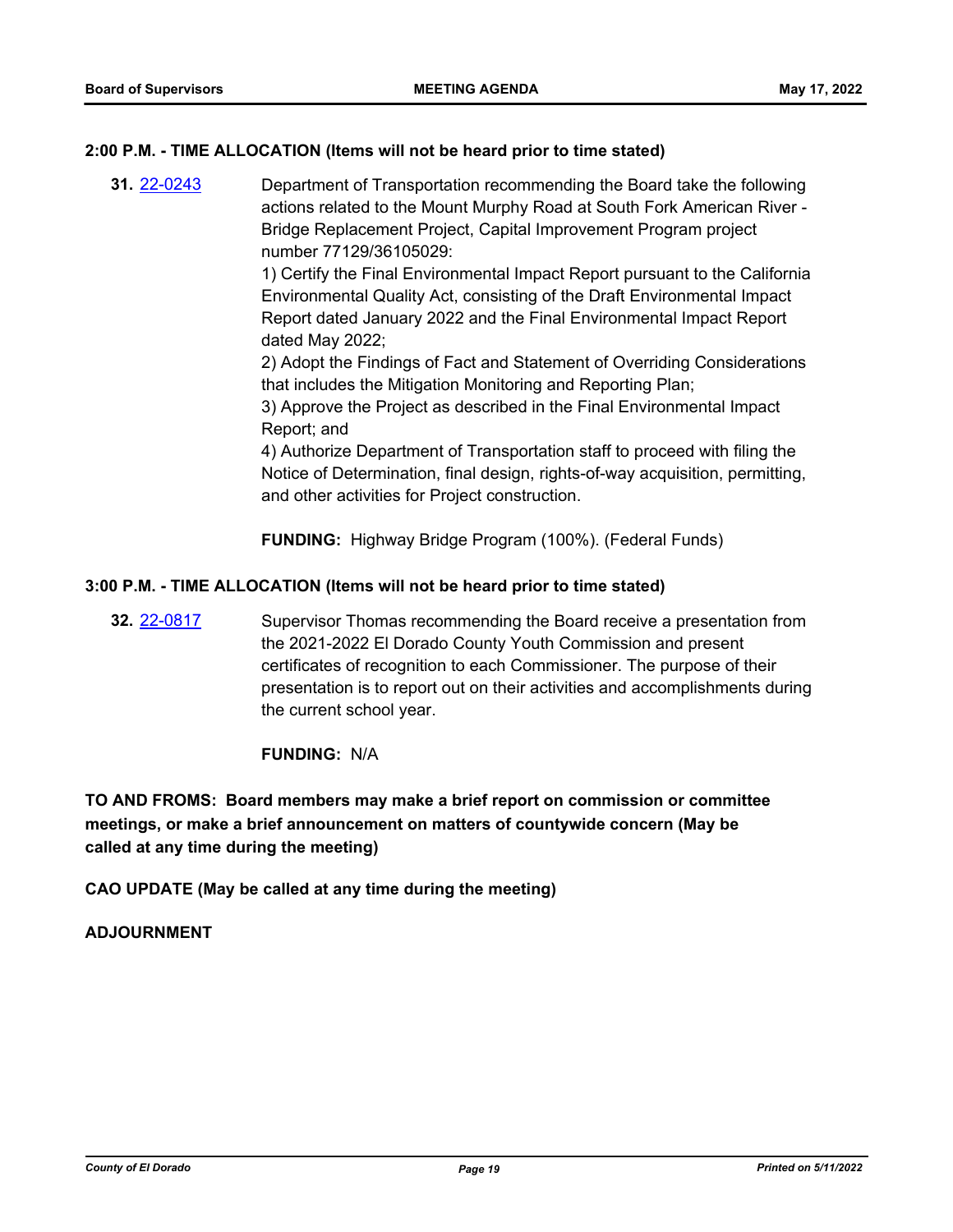# **CLOSED SESSION**

| 33. 22-0824 | Pursuant to Government Code Section 54956.9(d)(1)- Existing<br>Litigation. Claim of Shawn Eastman v. County of El Dorado, Sedgwick<br>(Formerly York Risk Services Group, Inc.), Worker's Compensation Claim<br>Settlement, Claim No. ELAH-548957. (Est. Time: 5 Min.) |
|-------------|------------------------------------------------------------------------------------------------------------------------------------------------------------------------------------------------------------------------------------------------------------------------|
| 34. 22-0894 | <b>Pursuant to Government Code Section 54957- Public Employee</b><br>Performance Evaluation. Title: Director of Human Resources. (Est.<br>Time: 15 Min.)                                                                                                               |
| 35. 22-0908 | <b>Pursuant to Government Code Section 54957- Public Employee</b><br>Performance Evaluation. Title: Clerk of the Board of Supervisors. (Est.<br>Time: 15 Min.)                                                                                                         |